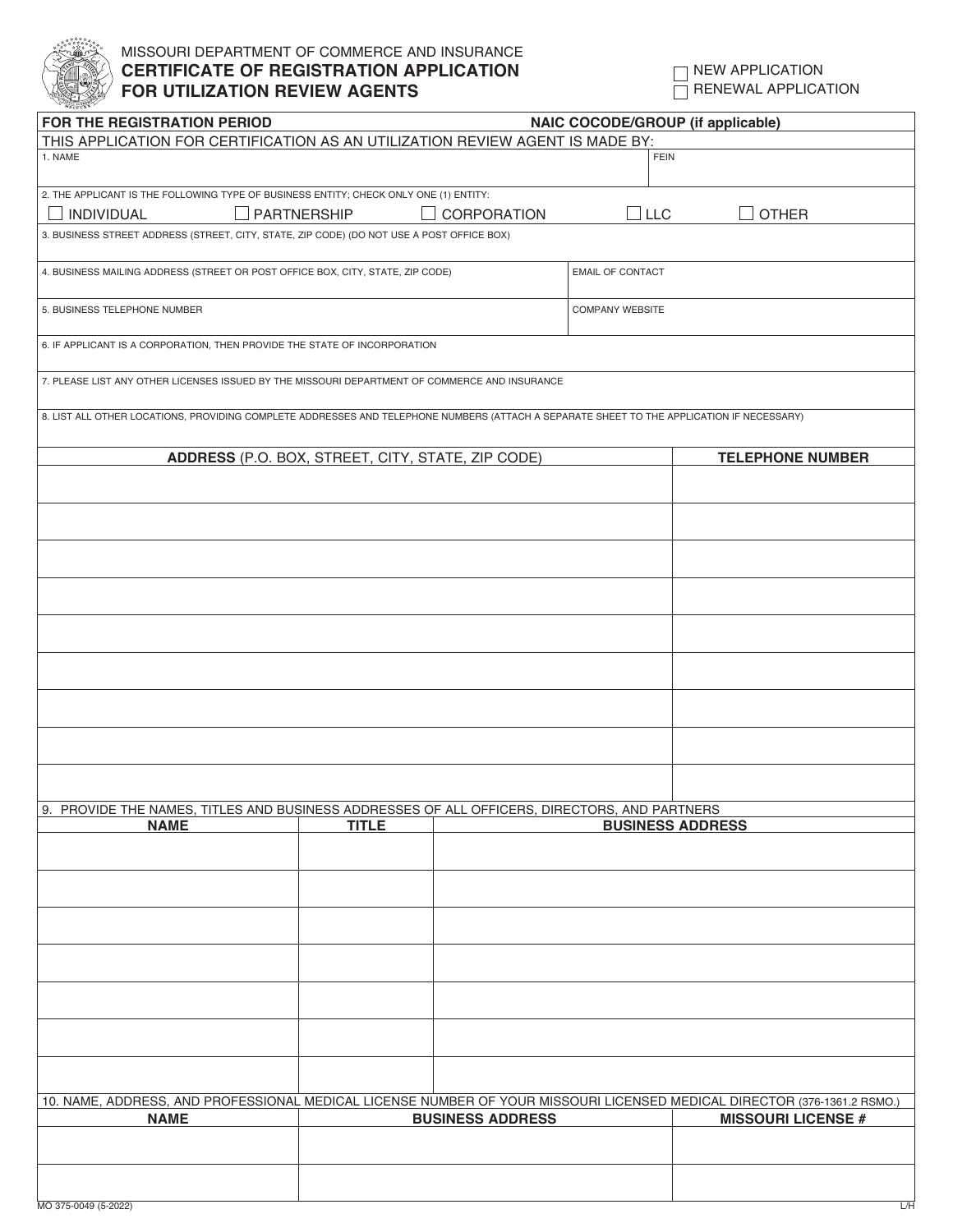|                                                                                                                                                                                                                                                                                                                                                                                                                                                                                                                                                                                                                                                                                                                                                                                                                | 11. Has the applicant, or any one (1) if its incorporators, owners, partners, officers, directors or employees performing utilization reviews<br>had any of the following, in this state or any other state, since the last application for renewal was filed: |  |  |  |  |  |
|----------------------------------------------------------------------------------------------------------------------------------------------------------------------------------------------------------------------------------------------------------------------------------------------------------------------------------------------------------------------------------------------------------------------------------------------------------------------------------------------------------------------------------------------------------------------------------------------------------------------------------------------------------------------------------------------------------------------------------------------------------------------------------------------------------------|----------------------------------------------------------------------------------------------------------------------------------------------------------------------------------------------------------------------------------------------------------------|--|--|--|--|--|
| Yes<br>No<br>$\Box$<br>an application for a utilization review agent license or similar license denied, revoked, or suspended<br>paid a fine or forfeiture in connection with such license<br>had any professional, vocational or business license denied, suspended or revoked by any public authority                                                                                                                                                                                                                                                                                                                                                                                                                                                                                                        |                                                                                                                                                                                                                                                                |  |  |  |  |  |
| If the answer to any item is yes, then attach a complete explanation.                                                                                                                                                                                                                                                                                                                                                                                                                                                                                                                                                                                                                                                                                                                                          |                                                                                                                                                                                                                                                                |  |  |  |  |  |
| 12. Attach a PAYMENT made payable to the Missouri Department of Commerce and Insurance in the total amount of \$1,000. Hereafter<br>the annual registration fee of \$500 is due not later than the anniversary date of the original certification.                                                                                                                                                                                                                                                                                                                                                                                                                                                                                                                                                             |                                                                                                                                                                                                                                                                |  |  |  |  |  |
| 13. The applicant certifies that s/he has completed this application or that s/he has read the application and knows its contents and its<br>attachments; that to the best of his/her knowledge and belief the statement made upon this application and upon all attachments<br>is true, correct, and complete in every material respect; do not contain any statement which, under the circumstances under which<br>it was made, would be false or misleading in respect to any material fact; and that s/he has read and understands the laws of the<br>state of Missouri pertaining to utilization review and utilization review agents. The applicant further certifies, that it complies with all<br>laws regulating Utilization Review Agents, including Sections 374.510 and 376.1350 - 376.1390, RSMo. |                                                                                                                                                                                                                                                                |  |  |  |  |  |
|                                                                                                                                                                                                                                                                                                                                                                                                                                                                                                                                                                                                                                                                                                                                                                                                                | INDIVIDUAL SIGNATURE                                                                                                                                                                                                                                           |  |  |  |  |  |
| IF THE APPLICANT IS AN                                                                                                                                                                                                                                                                                                                                                                                                                                                                                                                                                                                                                                                                                                                                                                                         | $\ket{\mathsf{x}}$<br>TYPE INDIVIDUAL NAME                                                                                                                                                                                                                     |  |  |  |  |  |
| <b>INDIVIDUAL</b>                                                                                                                                                                                                                                                                                                                                                                                                                                                                                                                                                                                                                                                                                                                                                                                              |                                                                                                                                                                                                                                                                |  |  |  |  |  |
|                                                                                                                                                                                                                                                                                                                                                                                                                                                                                                                                                                                                                                                                                                                                                                                                                | PARTNER SIGNATURE                                                                                                                                                                                                                                              |  |  |  |  |  |
| IF THE APPLICANT IS A                                                                                                                                                                                                                                                                                                                                                                                                                                                                                                                                                                                                                                                                                                                                                                                          | $\ket{\mathsf{x}}$                                                                                                                                                                                                                                             |  |  |  |  |  |
| <b>PARTNERSHIP</b>                                                                                                                                                                                                                                                                                                                                                                                                                                                                                                                                                                                                                                                                                                                                                                                             | TYPE MANAGING GENERAL PARTNER NAME                                                                                                                                                                                                                             |  |  |  |  |  |
|                                                                                                                                                                                                                                                                                                                                                                                                                                                                                                                                                                                                                                                                                                                                                                                                                | OFFICER SIGNATURE                                                                                                                                                                                                                                              |  |  |  |  |  |
| IF THE APPLICANT IS A                                                                                                                                                                                                                                                                                                                                                                                                                                                                                                                                                                                                                                                                                                                                                                                          |                                                                                                                                                                                                                                                                |  |  |  |  |  |
|                                                                                                                                                                                                                                                                                                                                                                                                                                                                                                                                                                                                                                                                                                                                                                                                                | $\ket{\times}$                                                                                                                                                                                                                                                 |  |  |  |  |  |
| <b>CORPORATION/LLC</b>                                                                                                                                                                                                                                                                                                                                                                                                                                                                                                                                                                                                                                                                                                                                                                                         | TYPE OFFICER NAME AND TITLE                                                                                                                                                                                                                                    |  |  |  |  |  |
| 14. MAIL THIS COMPLETED APPLICATION AND FEE TO:                                                                                                                                                                                                                                                                                                                                                                                                                                                                                                                                                                                                                                                                                                                                                                |                                                                                                                                                                                                                                                                |  |  |  |  |  |
|                                                                                                                                                                                                                                                                                                                                                                                                                                                                                                                                                                                                                                                                                                                                                                                                                | MISSOURI DEPARTMENT OF COMMERCE AND INSURANCE<br>P.O. BOX 4001<br>JEFFERSON CITY MO 65102-4001                                                                                                                                                                 |  |  |  |  |  |
|                                                                                                                                                                                                                                                                                                                                                                                                                                                                                                                                                                                                                                                                                                                                                                                                                | OR EMAIL THE COMPLETED APPLICATION PACKET TO REGULATORY.SERVICES@DCI.MO.GOV. ONCE RECEIVED, YOU WILL<br>BE PROVIDED WITH FURTHER INSTRUCTION ON HOW TO SUBMIT ELECTRONIC PAYMENT.                                                                              |  |  |  |  |  |
|                                                                                                                                                                                                                                                                                                                                                                                                                                                                                                                                                                                                                                                                                                                                                                                                                |                                                                                                                                                                                                                                                                |  |  |  |  |  |
|                                                                                                                                                                                                                                                                                                                                                                                                                                                                                                                                                                                                                                                                                                                                                                                                                |                                                                                                                                                                                                                                                                |  |  |  |  |  |
|                                                                                                                                                                                                                                                                                                                                                                                                                                                                                                                                                                                                                                                                                                                                                                                                                |                                                                                                                                                                                                                                                                |  |  |  |  |  |